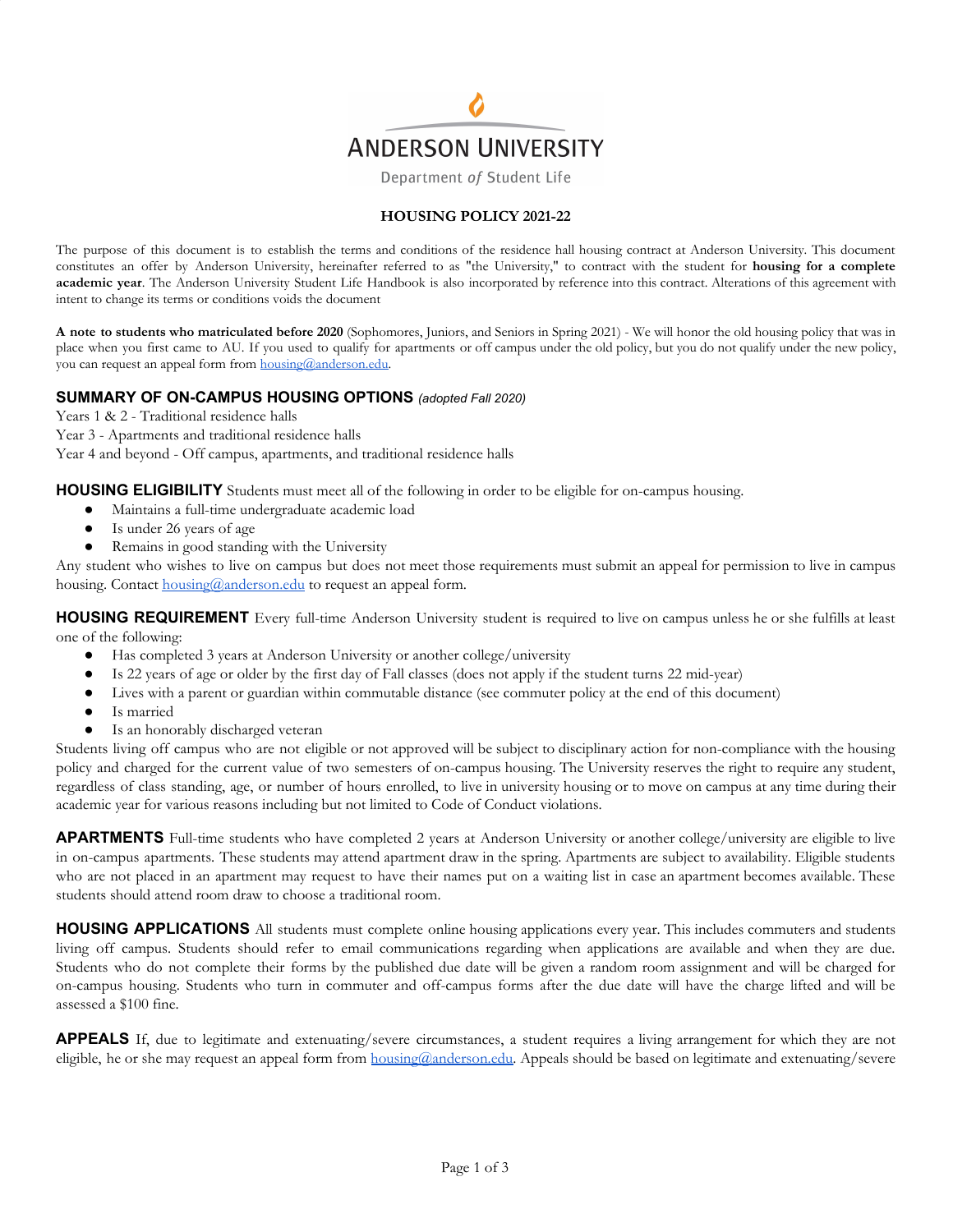circumstances, not on a personal desire for different arrangements. Submission of an appeal form does not guarantee that the appeal will be granted. Appeals are considered by a committee that has the power to grant or deny each request.

**ROOM DRAW** Students who are required to live on campus must attend room draw in the spring (based on eligibility). Failure to do so will result in a random room assignment in a traditional hall.

**CHARGES** The residence hall room charge is for the complete academic semester. Adjustments in room charges should a student cease enrollment or move off campus (based on a granted appeal), will be made on the same basis as the tuition adjustment policy stated in the academic catalog. Failure to satisfy the financial obligations accrued under this contract may result in denial of transcripts, denial of re-enrollment or other action.

**ROOM ASSIGNMENT** The university will not discriminate in room/hall assignments on the basis of race, religion, color, or national origin. The university reserves the right to assign roommates and/or to change room or hall assignments, including consolidation of occupants as spaces are vacated. Students living alone in a double room and not paying the private room rate may be asked to consolidate or be charged the private room rate. Changes in room assignments may not be made without approval of the Resident Director, nor may students reassign or sublet their room to another person. Students may not reassign or sublet their room to another person.

**ROOM CHANGES** Room assignments are contracted for a **full academic year**. Mid-semester changes are rare and must be approved by Student Life Staff. If a student wishes to change rooms over Christmas break, that student must apply through the correct forms (available in the Housing Office). It is the responsibility of the student to discuss the change with his/her current roommate, secure a new roommate, and turn in all appropriate documents. Requesting a change without a new roommate listed will result in the assignment of a random roommate or a charge for a private room. Changes will be made at the approval of Student Life Staff and as space allows. Changes are not guaranteed. In order to move from a traditional hall to an apartment, the student must have been eligible for apartment for the full year.

**TERMINATION** If, for any reason, student enrollment at the university is terminated during the course of an academic term, the student must vacate his/her room within 48 hours. If the university decides to terminate enrollment (and therefore this contract) for disciplinary reasons, the student must move out of his/her room within 24 hours of the appeal deadline. If a student fails to vacate the room within the prescribed time, the university may make additional charges and/or remove the student's belongings and store them, at the student's risk and expense, for no more than 30 days, after which time the university will have no responsibility for those belongings. Termination of the contract by the student for any other reason is subject to a breach of contract penalty of up to half of one semester housing costs and fees.

**OCCUPANCY** Residence Hall opening and closing times for a specific academic term are announced in advance by the Department of Student Life. Students will not be permitted to assume occupancy of assigned rooms prior to the date and time of the official opening without the advance approval of the Department of Student Life. Similarly, students may not stay in assigned rooms beyond the date and time of official closing without special permission from the Department of Student Life.

**VACATIONS** All residence halls (not including apartments) will close for Thanksgiving, Christmas, and Spring Breaks. Dates and times of closing are communicated in advance by the Department of Student Life. Students may not enter closed buildings or occupy their rooms during vacation periods without advanced approval for a university-sponsored activity. Students are responsible for finding vacation period accommodations.

**PRIVATE ROOM** Assignment to a private room is contingent upon available space. Assignment to a private room assures no roommate and that no consolidation will occur. No revisions of private room charges will be made after classes begin each semester.

**FURNISHINGS & EQUIPMENT** Students are not permitted to remove equipment or furnishings from any room or common areas in the residence halls or apartments. Students may only loft their beds using university-provided furniture intended for lofting. Home-made or purchased lofts are not permitted. Students are responsible for maintaining their rooms and must leave rooms clean and in good condition when moving out. A Room Inventory must be completed by each student occupying a room describing the move-in condition. A completed inventory must be returned to the residence hall staff by the second Friday of the semester to remain on file until occupants vacate the room. A new Room Inventory must be completed with each room assignment change. It is the student's responsibility to complete and return the inventory upon move-in and check-out to the hall staff. Failure to submit a room inventory is considered acknowledgment that there is no pre-existing damage in the room. Students will be billed for damages to, or loss of, university property or for unnecessary service costs resulting from neglect or intent. When responsibility cannot be ascribed to an individual student, each